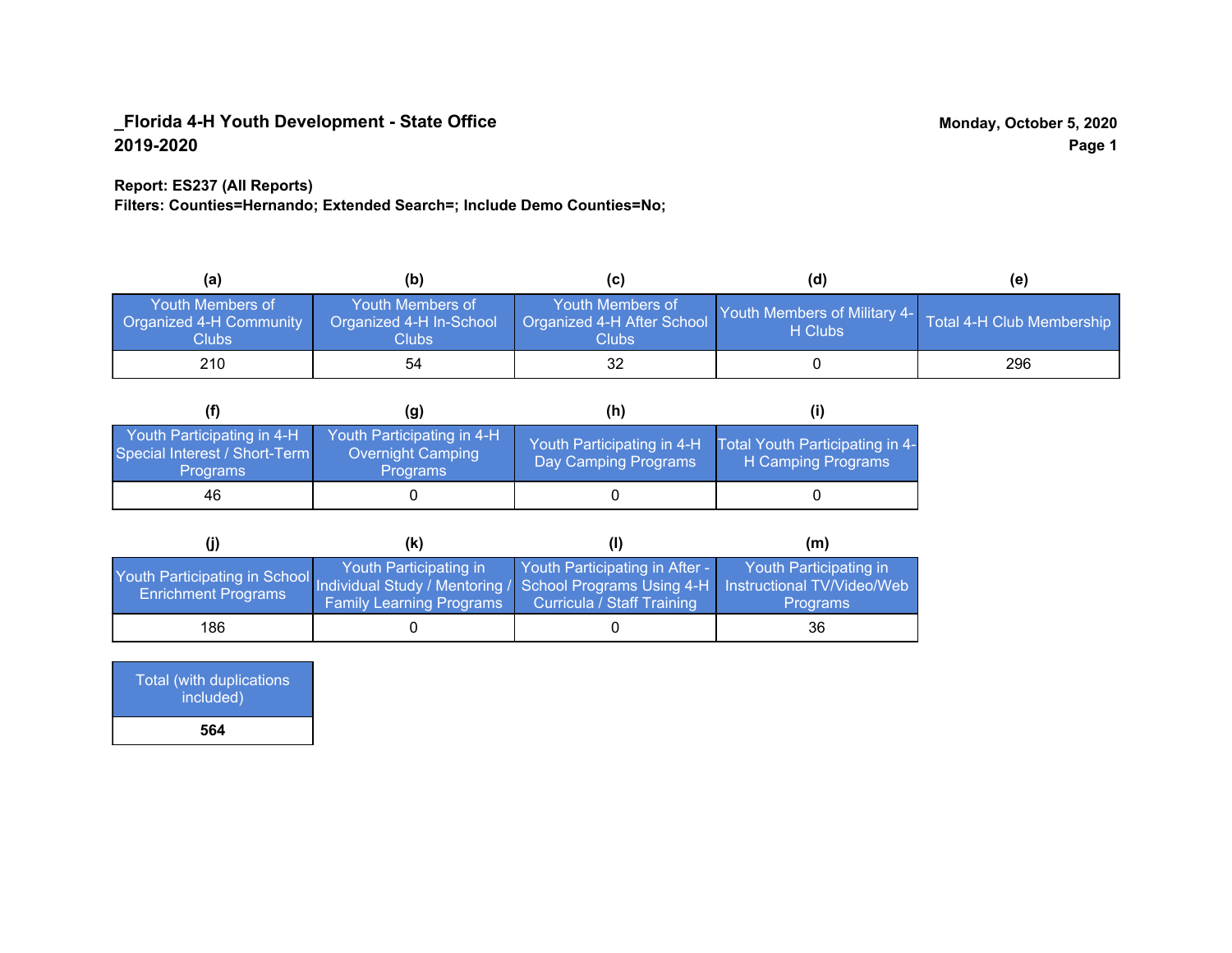**Report: ES237 (All Reports)**

**Filters: Counties=Hernando; Extended Search=; Include Demo Counties=No;**

## **School Grade (duplications eliminated)**

| Kinder | 1st | 2nd' | 3rd | 4th | 5th | 6th | 7 <sup>th</sup> | 8th | 9th | 10 <sub>th</sub> | $\parallel$ 11th | $\parallel$ 12th | Post HS Not in School Special | <b>Total</b> |
|--------|-----|------|-----|-----|-----|-----|-----------------|-----|-----|------------------|------------------|------------------|-------------------------------|--------------|
| 19     | 30  | 32   | 183 | 41  | 33  | 28  | 38              | 19  | 19  | $\Delta$         |                  |                  |                               | 50٬          |

## **Gender of 4-H Youth Participants (duplications eliminated)**

| Male | Female | Total |
|------|--------|-------|
| 220  | 281    | 501   |

# **Place of Residence of 4-H Youth Participants (duplications eliminated)**

| l Farm | Towns of under 10,000 and<br>rural non-farm | Towns and cities (10,000-<br>50,000), and their suburbs | Suburbs of cities of over<br>50,000 | Central cities of over 50,000 | Total |
|--------|---------------------------------------------|---------------------------------------------------------|-------------------------------------|-------------------------------|-------|
| 92     | 145                                         | 166                                                     |                                     | 16                            | 501   |

## **Total 4-H Youth Participants (duplications eliminated)**

**Total** 

**<sup>501</sup> Note: The four totals on this page should all match.**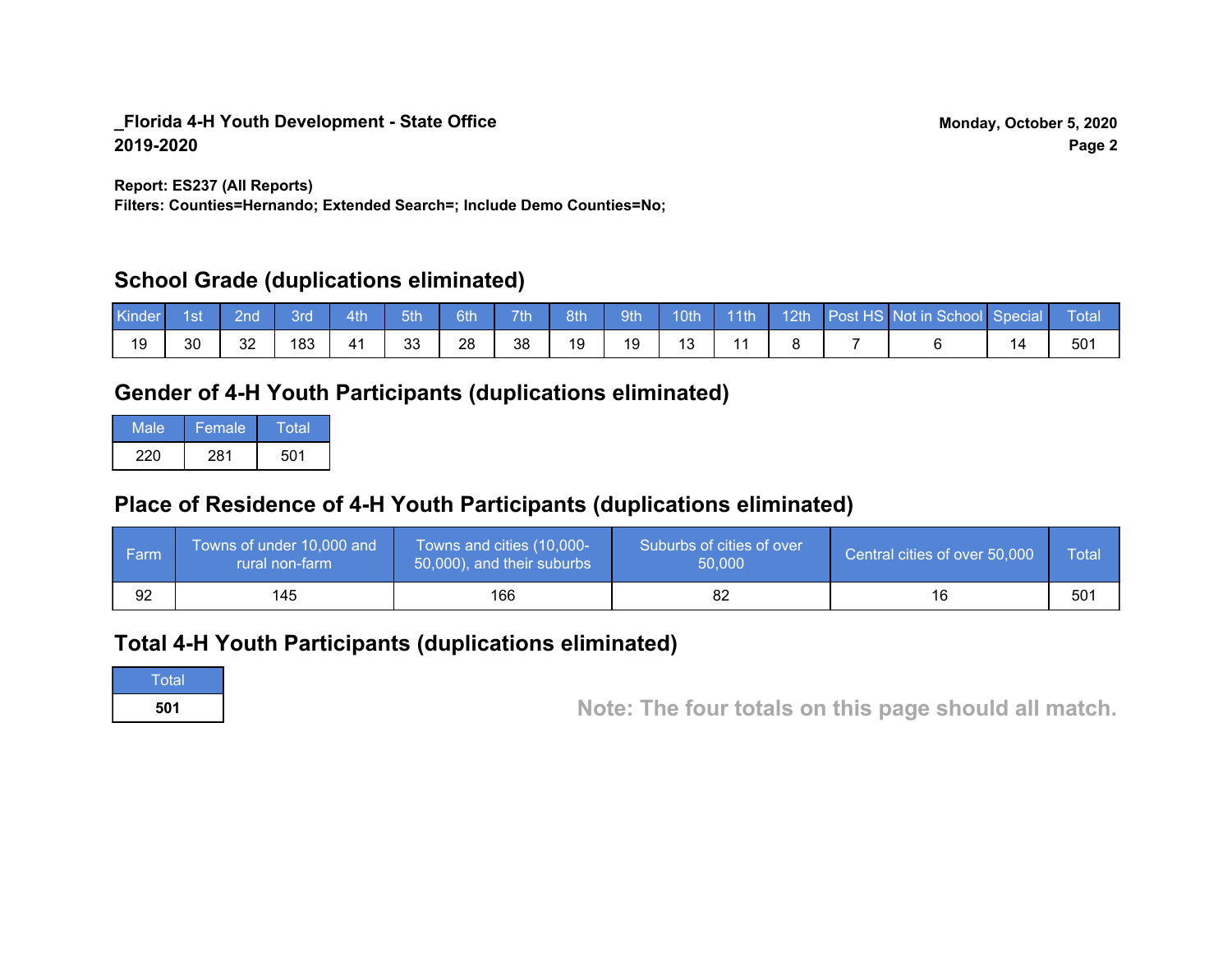### **Report: ES237 (All Reports)**

**Filters: Counties=Hernando; Extended Search=; Include Demo Counties=No;**

| <b>ETHNICITY</b>          | <b>TOTAL YOUTH</b> |
|---------------------------|--------------------|
| <b>Hispanic or Latino</b> | 79                 |
| Not Hispanic or Latino    | 422                |

Directions: Type in the appropriate numbers for your project. Ethnicity is separate from race. YOu should indicate an ethnicity category for each participant and all racial categories that apply to each participant (i.e. a participant of more than one race would be recorded in each applicable racial category). Ideally, your total participants should equal the total of numbers in your ethicity section. Totals of racial categories will be equal to or greater than your total participants if they all report racial information.

4-H Youth Participants: Any youth taking part in programs provided as a result of action by extension personnel (professional. Paraprofessional. And volunteer). This includes youth participation in programs conducted through 1862, 1890, and 1994 land-grant universities, EFNEP, urban gardening, and other programs that may not actually use the 4-H name and emblem with participants.

| <b>RACE</b>                               | <b>TOTAL YOUTH</b> |
|-------------------------------------------|--------------------|
| American Indian or Alaskan Native         | 5                  |
| Asian                                     | 11                 |
| <b>Black or African American</b>          | 33                 |
| Native Hawaiian or other Pacific Islander | 3                  |
| White                                     | 408                |
| Youth Indicating More Than One Race       | 27                 |
| <b>Undetermined</b>                       | 14                 |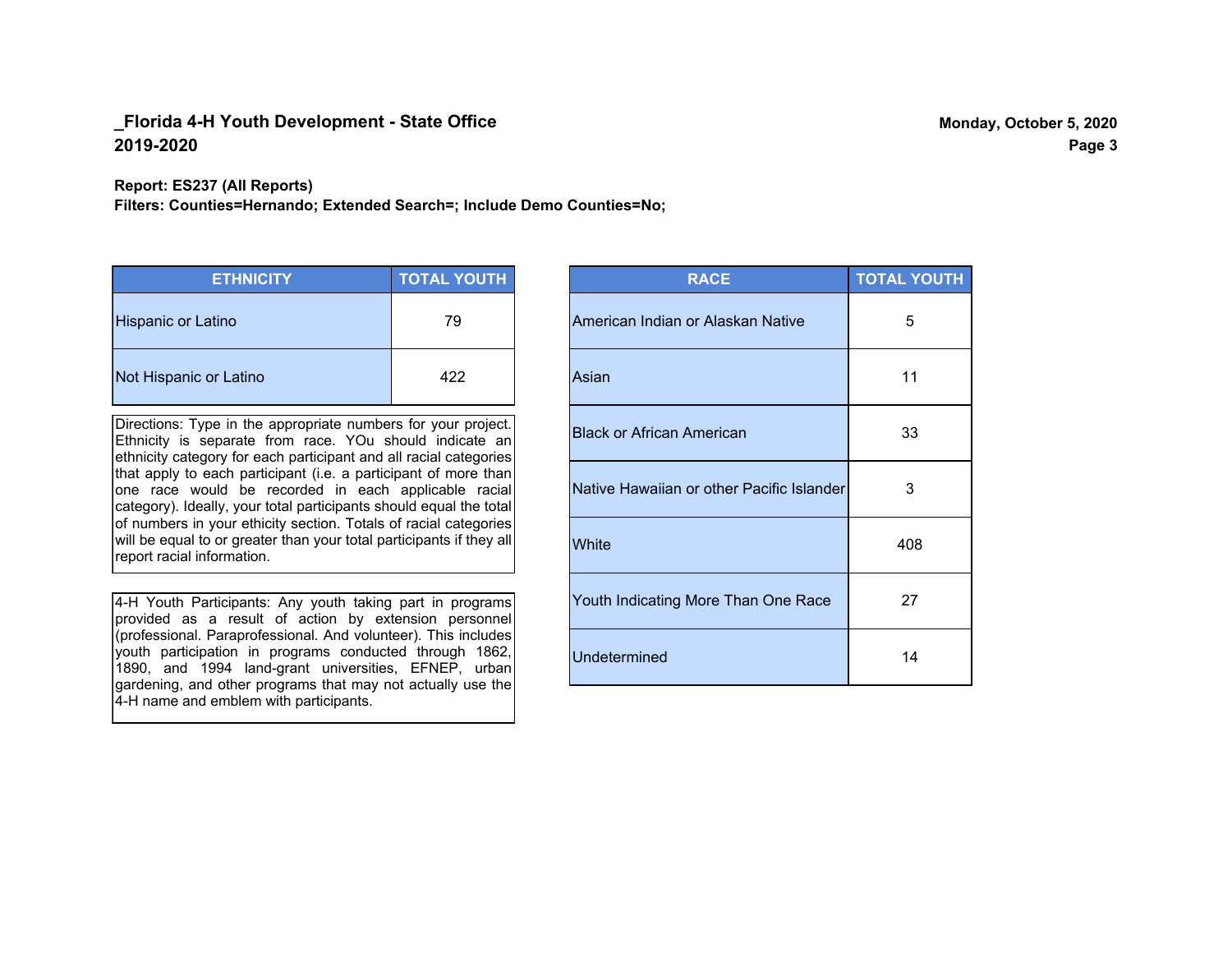**Report: ES237 (All Reports)**

**Filters: Counties=Hernando; Extended Search=; Include Demo Counties=No;**

| Total Number of<br><b>Adult Volunteers</b> | <b>Total Number of</b><br><b>Youth Volunteers</b> | Total |
|--------------------------------------------|---------------------------------------------------|-------|
| 46                                         | 24                                                | 70    |

Adult Volunteer: Unpaid support for the 4-H program by an individual beyond high school age.

Youth Volunteer: Unpaid support for the 4-H program by a person who has not yet graduated from high school.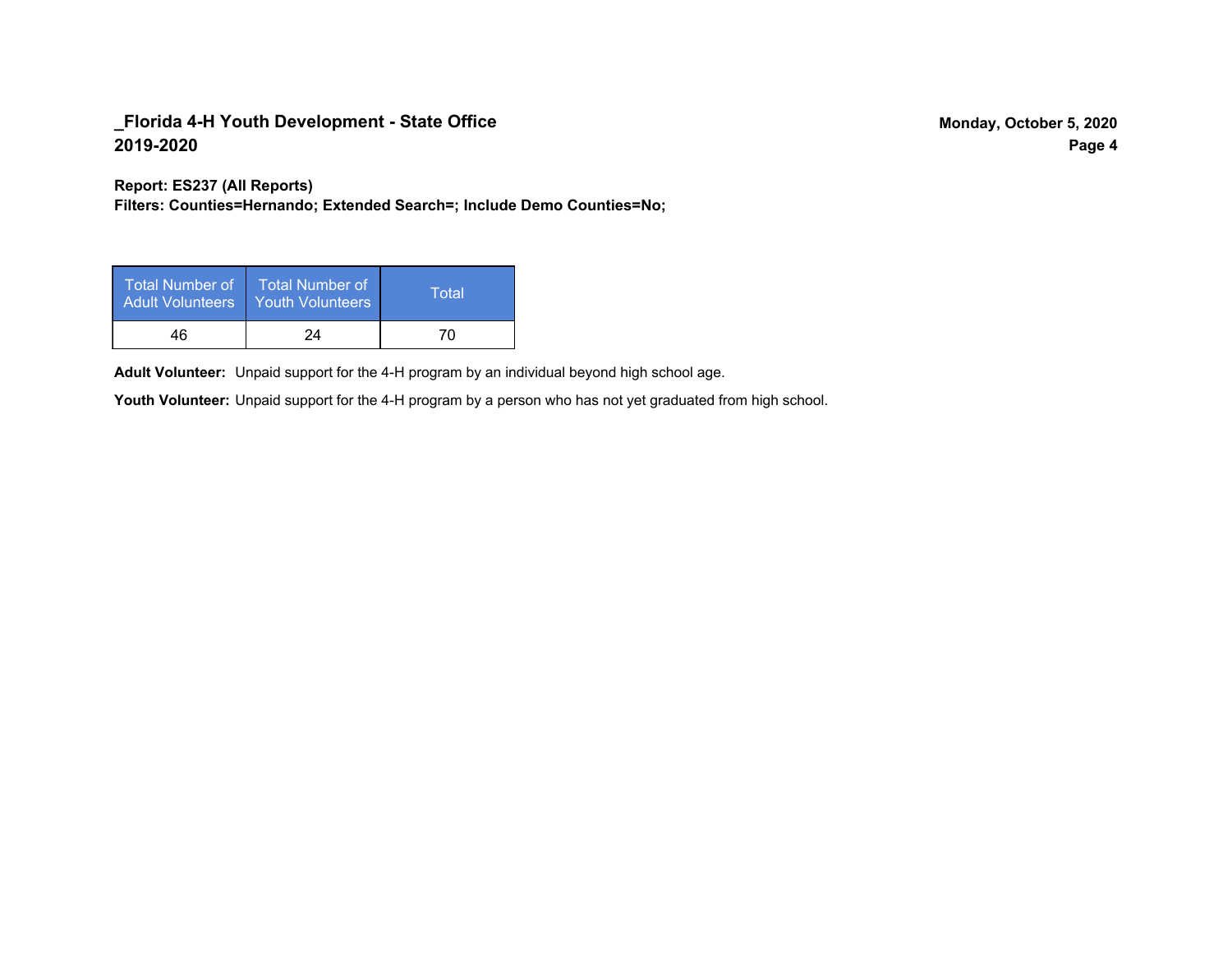|  | Filters: Counties=Hernando; Extended Search=; Include Demo Counties=No; |  |  |  |
|--|-------------------------------------------------------------------------|--|--|--|
|  |                                                                         |  |  |  |

| Ag in the Classroom                              |             |
|--------------------------------------------------|-------------|
| : Agriculture Awareness                          | 0           |
| _School Enrichment - Agriculture Awareness       | 197         |
| _School Enrichment - Pizza Garden                | $\mathbf 0$ |
|                                                  | 197         |
| <b>Animals</b>                                   |             |
| (4-H Cloverbuds- ANIMALS & PETS)-retired project | 0           |
| (CAGED BIRDS) Retired Project                    | $\mathbf 0$ |
| (GOATS) Retired Project                          | 0           |
| (GOATS-Pygmy) Retired Project                    | 0           |
| (HORSE-Advanced Horsemanship) Retired Project    | $\mathbf 0$ |
| (HORSE - Horsemanship Science) Retired Project   | 0           |
| (LLAMAS AND ALPACAS)-retired project             | $\mathbf 0$ |
| (POCKET PETS) Retired Project                    | 0           |
| <b>ANIMAL SCIENCES</b>                           | 1           |
| <b>BEEF</b>                                      | 31          |
| <b>CATS</b>                                      | 0           |
| <b>DAIRY CATTLE</b>                              | 0           |
| <b>DOGS</b>                                      | 15          |
| GOATS (Dairy)                                    | 7           |
| GOATS (Meat)                                     | $\mathbf 1$ |
| <b>HORSE</b>                                     | 45          |
| HORSE (Horseless Horse)                          | 8           |
| <b>PETS</b>                                      | $\mathbf 0$ |
| <b>POULTRY</b>                                   | 46          |
| <b>RABBITS</b>                                   | 32          |
| <b>SHEEP</b>                                     | 1           |
| <b>SWINE</b>                                     | 41          |
|                                                  | 228         |

# **Biological Sciences** (4-H Cloverbuds-SCIENCE & TECHNOLOGY) Retired Project 0 (Marine/Aquatic- AQUARIUMS) Retired Project 0 (Marine/Aquatic- WETLANDS) Retired Project 0 (Sciences- WINGS) Retired Project 0 (Wildlife - Bats) Retired Project 0 (Wildlife - Butterflies- WINGS) Retired Project 0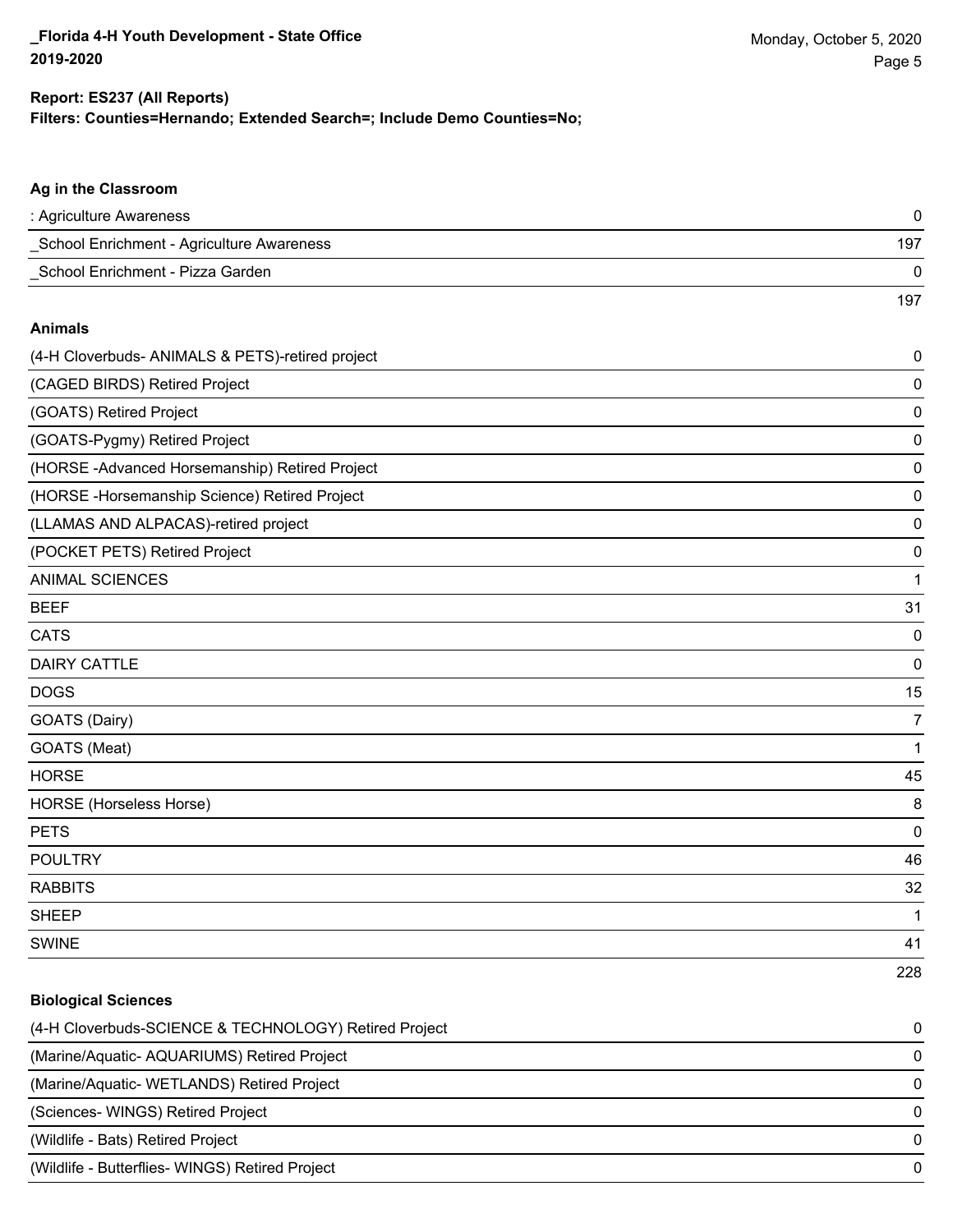**Filters: Counties=Hernando; Extended Search=; Include Demo Counties=No;**

| (Wildlife- BLUEBIRDS) Retired Project                     | 0                       |
|-----------------------------------------------------------|-------------------------|
| : ABCs of ENTOMOLOGY                                      | $\mathbf 0$             |
| : Entomology-Apiary/Beekeeping                            | $\mathbf 0$             |
| : Meat Sciences                                           | 0                       |
| : Natural Sciences                                        | 36                      |
| _School Enrichment - Embryology                           | $\mathbf 0$             |
| School Enrichment- Natural Sciences                       | 0                       |
| INSECTS (ENTOMOLOGY)                                      | $\mathbf 0$             |
| MARINE SCIENCE AND AQUATIC SCIENCES                       | $\overline{\mathbf{c}}$ |
| <b>SCIENCE DISCOVERY</b>                                  | 4                       |
| <b>VETERINARY SCIENCE</b>                                 | 1                       |
|                                                           | 43                      |
| <b>Civic Engagement</b>                                   |                         |
| (4-H Cloverbuds- CITIZENSHIP)-retired project             | 0                       |
| (Citizenship-INTERGENERATIONAL) Retired Project           | 0                       |
| <b>CITIZENSHIP</b>                                        | $\mathbf 0$             |
| CITIZENSHIP-COMMUNITY SERVICE                             | 1                       |
| CULTURAL AND GLOBAL EDUCATION                             | 0                       |
|                                                           | 1                       |
| <b>Communications and Expressive Arts</b>                 |                         |
| (4-H Cloverbuds- COMMUNICATIONS) Retired Project          | 0                       |
| (4-H Cloverbuds- VISUAL-LEISURE ARTS) Retired Project     | 0                       |
| (FILMMAKING) Retired Project                              | 0                       |
| (LEISURE ARTS- Arts & Crafts) Retired Project             | 0                       |
| (Leisure Arts- COLLECTIBLES) Retired Project              | 0                       |
| (PHOTOGRAPHY) Retired Project                             | 0                       |
| (PUBLIC SPEAKING) Retired Project                         | 0                       |
| (VISUAL ARTS) Retired Project                             | 0                       |
| School Enrichment - 4-H Tropicana Public Speaking Program | 0                       |
| COMMUNICATIONS AND PUBLIC SPEAKING                        | 0                       |
| <b>EXPRESSIVE ARTS</b>                                    | 0                       |
| <b>VISUAL ARTS</b>                                        | 0                       |
| <b>Community / Volunteer Service</b>                      | 0                       |

(Citizenship-PUBLIC ADVENTURES) Retired Project 0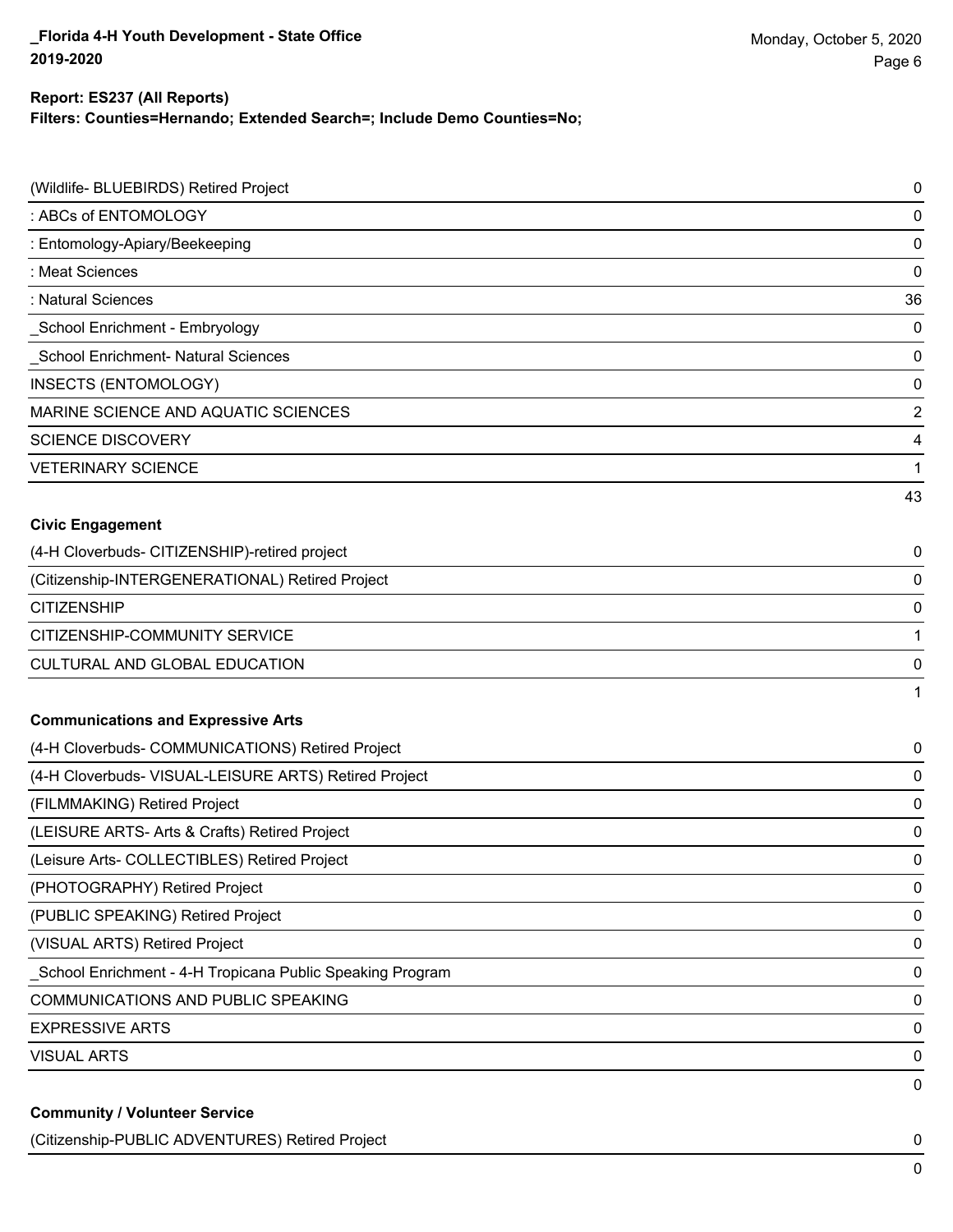**Consumer and Family Science**

**Filters: Counties=Hernando; Extended Search=; Include Demo Counties=No;**

| (4-H Cloverbuds- CLOTHING) Retired project                   | 0   |
|--------------------------------------------------------------|-----|
| (CHILD DEVELOPMENT Babysitting) Retired Project              | 0   |
| (Clothing - SELECTION) Retired Project                       | 0   |
| (Clothing - SEWING) Retired Project                          | 0   |
| (Clothing-Sewing- QUILTING) Retired Project                  | 0   |
| (CONSUMER EDUCATION AND SHOPPING) Retired Project            | 0   |
| (Human Development - Talking with TJ) Retired Project        | 0   |
| (HUMAN DEVELOPMENT) Retired Project                          | 0   |
| (Human Development-CHOICES) Retired Project                  | 0   |
| (Money Management -FINANCIAL CHAMPIONS) Retired Project      | 0   |
| : Consumer Choices Event                                     | 0   |
| 4-H CLOVERBUDS                                               | 70  |
| Animal Science- ALL ABOUT ANIMALS                            | 0   |
| Animal Sciences- LIVESTOCK JUDGING                           | 0   |
| Animals-PETS/SMALL ANIMALS                                   | 0   |
| CHILD DEVELOPMENT & CHILD CARE                               | 2   |
| Citizenship-SERVICE LEARNING                                 | 0   |
| <b>CLOTHING &amp; SEWING</b>                                 | 0   |
| <b>Exploring Farm Animals</b>                                | 0   |
| Hog-n-Ham Project                                            | 0   |
| Marine Science                                               | 0   |
| <b>MONEY MANAGEMENT</b>                                      | 63  |
| Performing Arts-DANCE/MOVEMENT                               | 0   |
| Pet Pals                                                     | 0   |
| Plant Pals, K-3 (5-8 yrs)                                    | 0   |
| test                                                         | 0   |
| Wildlife - Birds                                             | 0   |
|                                                              | 135 |
| <b>Environmental Education / Earth Sciences</b>              |     |
| (4-H Cloverbuds- ENVIRONMENT-Earth Sciences) Retired Project | 0   |
| : Recycling                                                  | 0   |
| : Water Education                                            | 73  |
| School Enrichment - Project Learning Tree                    | 0   |
| School Enrichment- Environmental Sciences                    | 37  |
| <b>EARTH SCIENCES</b>                                        | 1   |
|                                                              |     |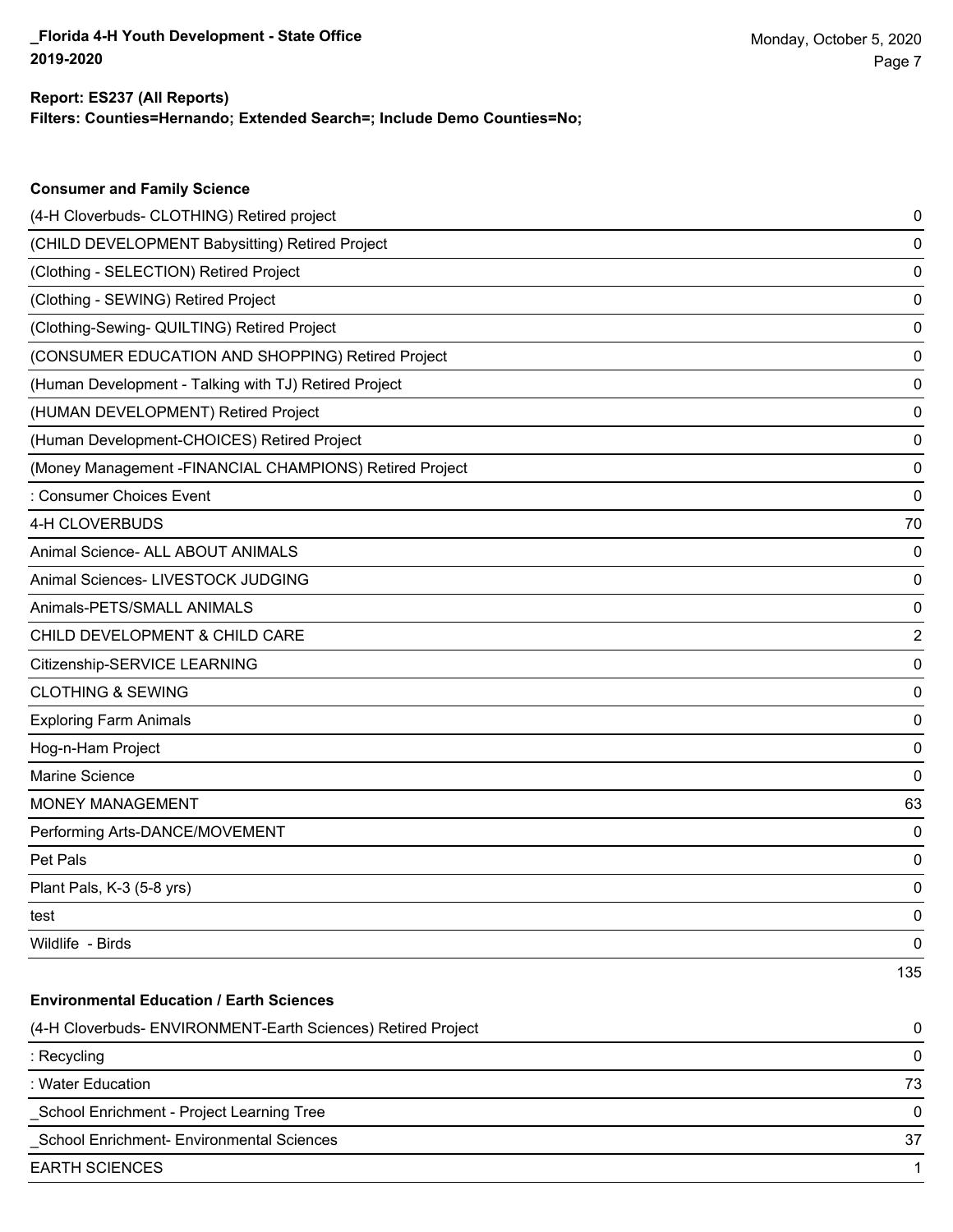**Filters: Counties=Hernando; Extended Search=; Include Demo Counties=No;**

| <b>ENERGY</b>                  | 0              |
|--------------------------------|----------------|
| <b>ENVIRONMENTAL SCIENCES</b>  | $\overline{2}$ |
| <b>FORESTRY</b>                | 0              |
| <b>OUTDOOR EDUCATION</b>       | 36             |
| SOIL AND WATER SCIENCES        |                |
| <b>SPORTFISHING</b>            | 0              |
| <b>SS - SHOOTING SPORTS</b>    | 19             |
| <b>SS-ARCHERY</b>              | 3              |
| SS-HUNTING 10y/o               | 0              |
| SS-MUZZLELOADING 12y/o         | 0              |
| SS-RIFLE, AIR                  | 9              |
| SS- RIFLE, SMALL BORE          | 6              |
| SS-SHOTGUN 10y/o               | 2              |
| <b>WILDLIFE &amp; HABITATS</b> |                |
|                                | 190            |
| <b>Foods and Nutrition</b>     |                |

| (4-H Cloverbuds- FOODS & NUTRITION) Retired Project   | 0        |
|-------------------------------------------------------|----------|
| (Food - SPORTS NUTRITION) Retired Project             | 0        |
| (FOOD AND FOOD PRESERVATION SCIENCES) Retired Project | 0        |
| (FOOD PREP AND COOKING) Retired Project               | 0        |
| (Food Prep- BREADS & BREADMAKING) Retired Project     | 0        |
| (Food Prep- DAIRY FOODS) Retired Project              | 0        |
| (Food Prep- MICROWAVE MAGIC) Retired Project          | 0        |
| (Food Science-FOOD PRESERVATION) Retired Project      | 0        |
| _School Enrichment - Up for the Challenge             | $\Omega$ |
| School Enrichment - YUM                               | 0        |
| <b>School Enrichment - YUMMEE</b>                     | 0        |
| <b>School Enrichment- Nutrition</b>                   | 0        |
| <b>FOOD &amp; NUTRITION</b>                           | 9        |
|                                                       | 9        |

### **Health**

| (Health-HEALTH ROCKS) Retired Project       |    |
|---------------------------------------------|----|
| (HEALTH: PHYSICAL ACTIVITY) Retired Project | 0  |
| : Healthy Living                            | 0  |
| PERSONAL WELL BEING                         | 14 |
|                                             |    |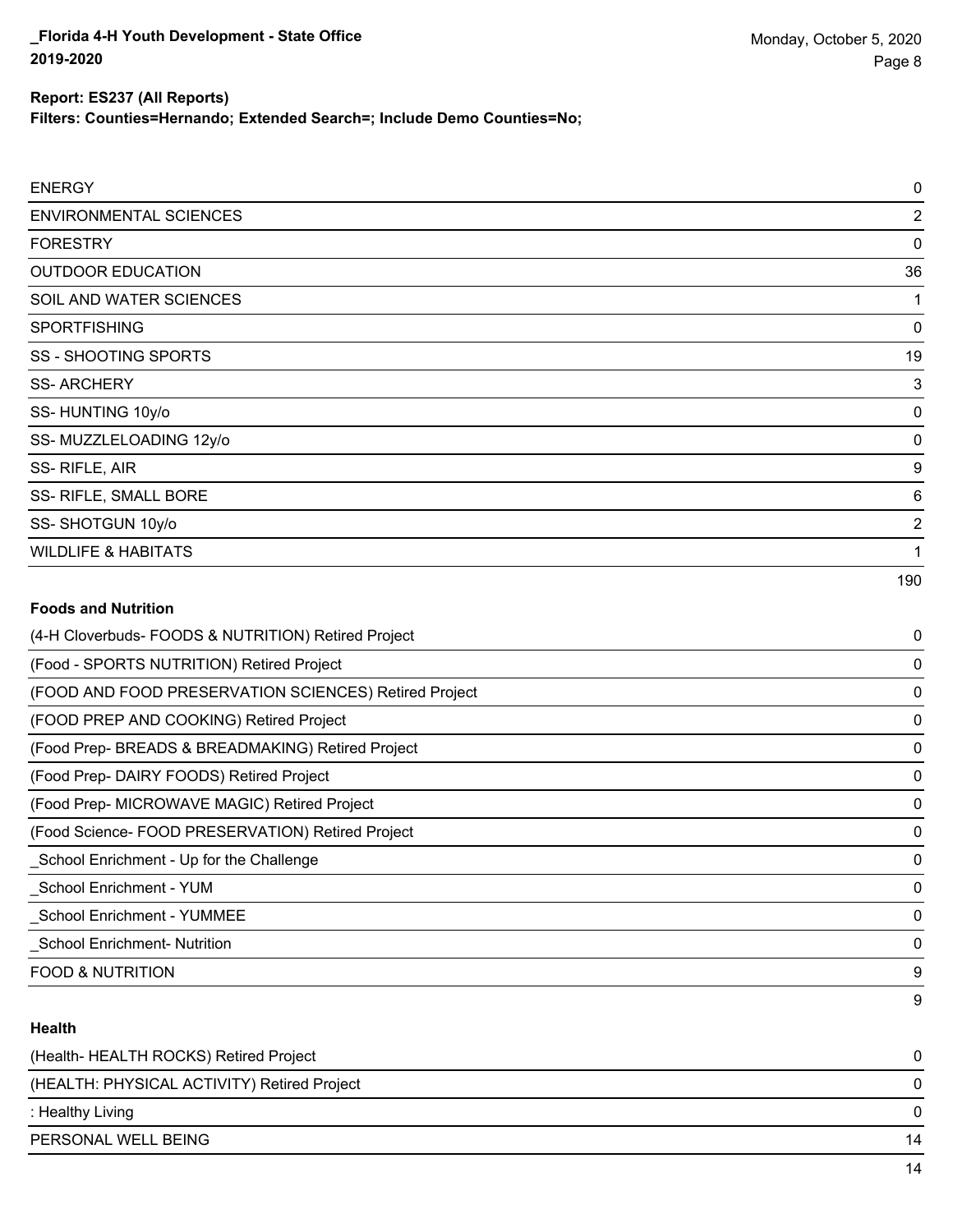**Filters: Counties=Hernando; Extended Search=; Include Demo Counties=No;**

| <b>Leadership and Personal Development</b>                 |    |
|------------------------------------------------------------|----|
| (4-H Cloverbuds- LEADERSHIP) Retired Project               | 0  |
| (4-H Cloverbuds_DISCOVERY Projects) Retired Project        | 0  |
| (Home Environment- CHANGING SPACES) Retired Project        | 0  |
| (Plant Sciences - Mowing for Money) Retired Project        | 0  |
| (Workforce Prep- CAREER DEVELOPMENT) Retired Project       | 0  |
| (Workforce Prep- ENTREPRENEURSHIP) Retired Project         | 0  |
| : Character Education                                      | 26 |
| : Personal Development                                     | 49 |
| <b>EXPLORING 4-H</b>                                       | 3  |
| LEADERSHIP DEVELOPMENT                                     | 8  |
| <b>WORKPLACE PREPARATION</b>                               | 12 |
|                                                            | 98 |
| <b>Personal Safety</b>                                     |    |
| (Health and Safety- ATV SAFETY) Retired Project            | 0  |
| (Health- EMERGENCY PREPARDNESS) Retired Project            | 0  |
| <b>ATV SAFETY</b>                                          | 0  |
| <b>SAFETY</b>                                              | 2  |
|                                                            | 2  |
| <b>Physical Sciences</b>                                   |    |
| (ASTRONOMY) Retired Project                                | 0  |
| : Weather and Climate                                      | 0  |
| <b>AEROSPACE</b>                                           | 0  |
|                                                            | 0  |
| <b>Plant Science</b>                                       |    |
| (4-H Cloverbuds- PLANT SCIENCES-Gardening) Retired Project | 0  |
| (GROWING CITRUS) Retired Project                           | 0  |
| (Plant Sciences-GARDENING) Retired Project                 | 0  |
| (Plants - Gardening - FLOWERS) Retired Project             | 0  |
| (Plants - Gardening - VEGETABLES) Retired Project          | 0  |

(Plants -Gardening-CONTAINER GARDENING) Retired Project 0

Latitude Controllering and Plants 37 and 2012 12:37 and 37 and 37 and 37 and 37 and 37 and 37 and 37 and 37 and 37 and 37 and 37 and 37 and 37 and 37 and 37 and 37 and 37 and 37 and 37 and 37 and 37 and 37 and 37 and 37 an

GARDENING AND PLANTS 21

GARDENING AND PLANTS: JR MASTER GARDENER 0